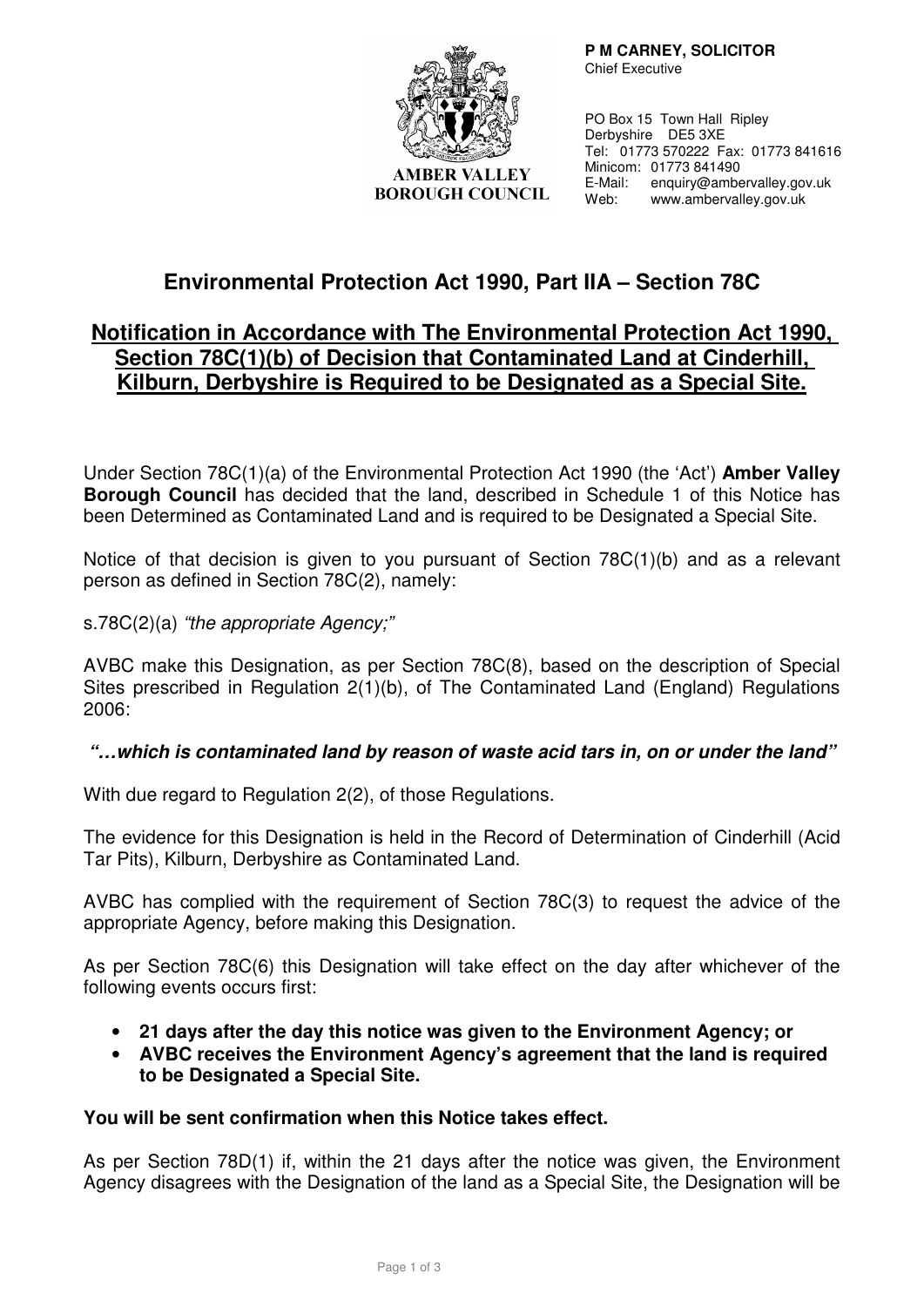referred to the Secretary of State and will not take effect until the Secretary of States decision is known.

**You will be informed if the Designation is referred to the Secretary of State, and of his decision.** 

Once this Notice of Designation is effective the enforcing authority for this land will be the Environment Agency. AVBC will enter relevant particulars onto a Register kept in pursuance of Section 78R; whilst having regard to the exclusions of information on the grounds of national security or commercial confidentiality (Section 78S & 78T, respectively).

You may wish to seek expert legal advice.

Signed: <br>
Signed: <br>
Date: 19<sup>th</sup> February 2007

Mr P M Carney Chief Executive